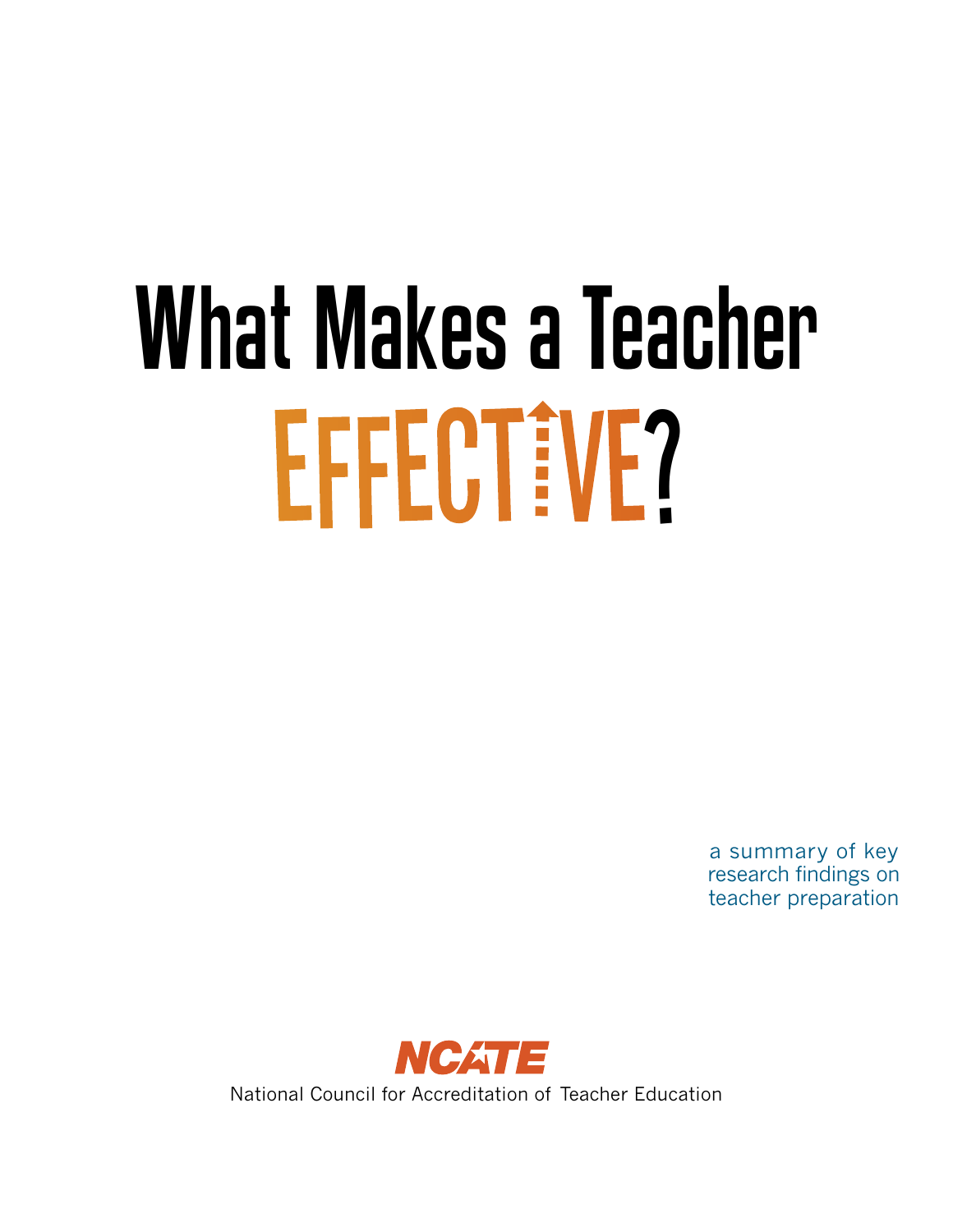*The Case for High Quality Teacher Preparation:* 

RESEARCH EVIDENCE • INDUSTRIALIZED NATIONS' EXPERIENCE

## What Makes a Teacher EFFECT IVE?

*Well-prepared teachers are more likely to remain in teaching…* 

What Makes A Teacher Effective?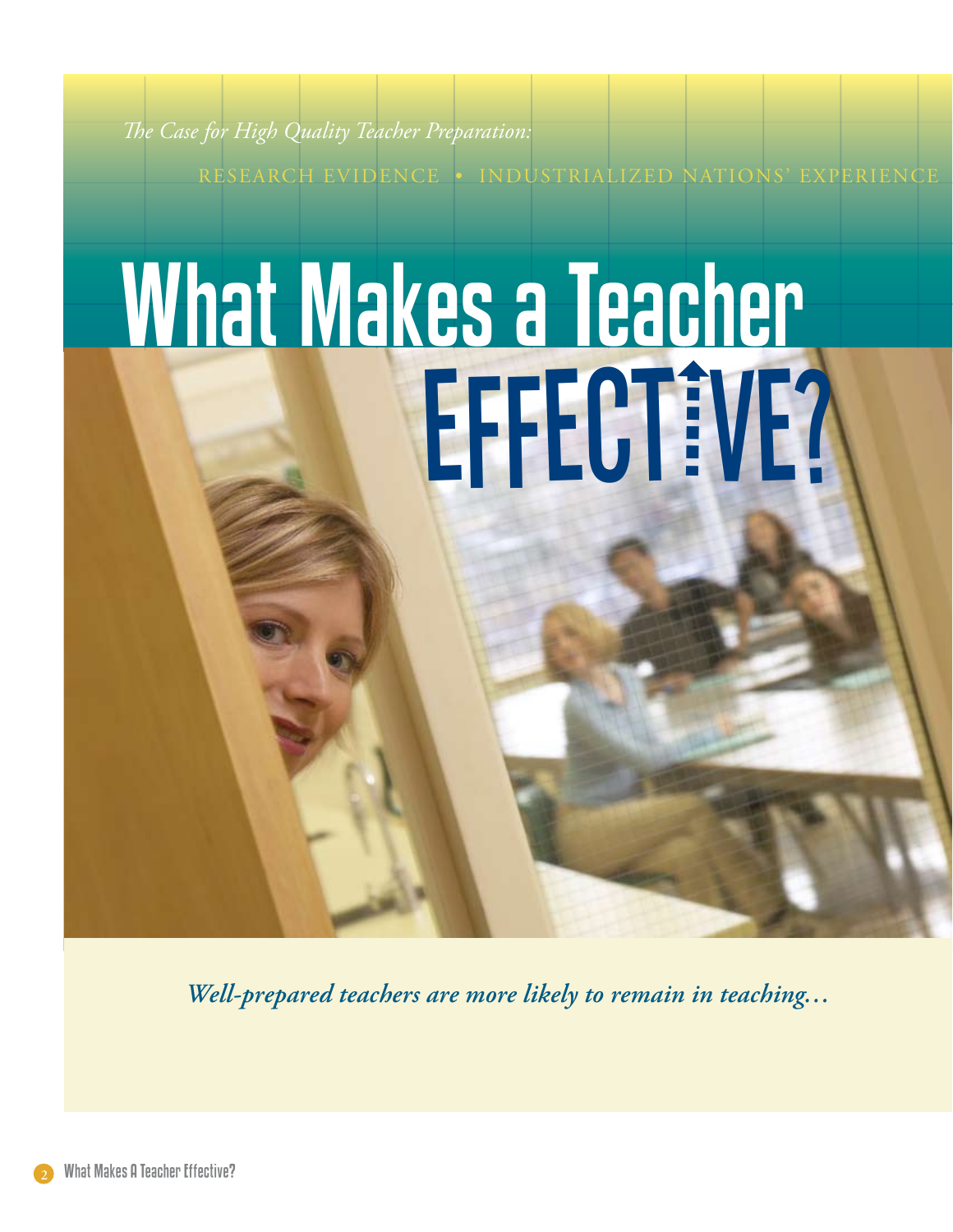

## What Research Says About Teacher Preparation

W/hat makes a teacher effective? Research indicates that teacher preparation/knowledge of teaching and learning, subject matter knowledge, experience, and the combined set of qualifications measured by teacher licensure are all leading factors in teacher effectiveness.<sup>1</sup>

Recently, some critics have questioned the role of teacher preparation as a key to teacher effectiveness. It's time to separate fact from fiction, truth from myth about teacher preparation. Most of the research findings on pre-service teacher preparation are consistent with common sense and the experience of those in the classroom. Here are five key findings from the existing research on teacher preparation:

- Teacher preparation helps candidates develop the knowledge and skill **1)** they need in the classroom
- Well prepared teachers are more likely to remain in teaching **)**
- Well prepared teachers produce higher student achievement **)**
- Leading industrialized nations invest heavily in pre-service teacher **)** preparation
- NCATE makes a difference in teacher preparation **)**

Available research supports the idea that high quality teacher preparation is important. Well prepared teachers outperform those who are not prepared. No credible research reveals any advantage to students of having teachers without preparation.

>>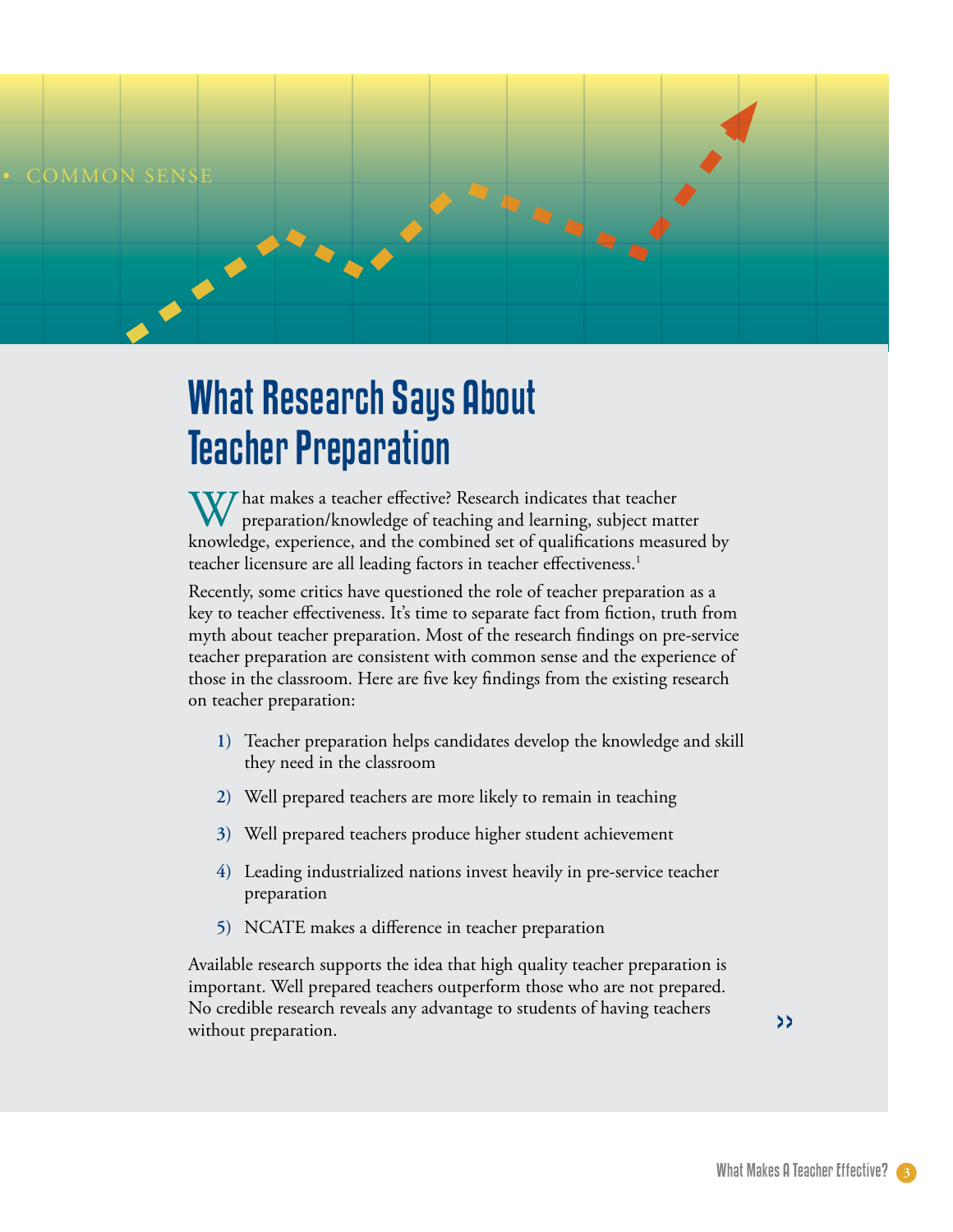## The Issue







*Just because an Einstein knows the subject is no guarantee that he or she will be effective in the classroom.* 

#### **Substitute Test Results for Teacher Preparation?**

Some policymakers have recently advocated that a passing score on a test of subject matter knowledge and a background check are all that is needed to become an effective teacher. Moreover, some policymakers have embraced approaches that permit teachers with no preparation in pedagogy or child/adolescent development to be classified as "highly qualified," if they pass a test of subject matter knowledge (usually a licensing exam).

New studies refute this idea. Daniel Goldhaber, University of Washington researcher, says that "licensure test performance is clearly not a silver bullet."2 Licensing tests are usually paper and pencil tests of subject matter knowledge and on occasion, pedagogical knowledge.

This finding argues for a much more comprehensive system for assessing teachers to determine their preparedness to enter the classroom as sole practitioners.

*Two* components are critically important in teacher preparation: *teacher knowledge of the subject* to be taught, *and* knowledge and skill in *how to teach* that subject. Research and common sense tell us that subject matter knowledge is necessary for effective teaching. But there is a second part of the equation: knowledge and skill in how to teach is also a must. Effective teachers understand and are able to apply strategies to help students increase achievement. They understand and apply knowledge of child and adolescent development to motivate and engage students. They are able to diagnose individual learning needs. They know how to develop a positive climate in the classroom in order to make it a stimulating learning environment.

While content knowledge is important and necessary, it alone cannot determine whether the teacher is able to teach so that students learn. That is why the National Council for Accreditation of Teacher Education (NCATE), the professional teacher preparation accrediting body, requires the parallel development of teaching knowledge that is specific to the content being taught, as well as general pedagogical knowledge and knowledge of child and adolescent development as applied to teaching.

Following are some key converging findings from research on teacher preparation—a compilation of research from the nation's leading scholars, along with references to their work. The works cited represent the collective knowledge base on teacher preparation today.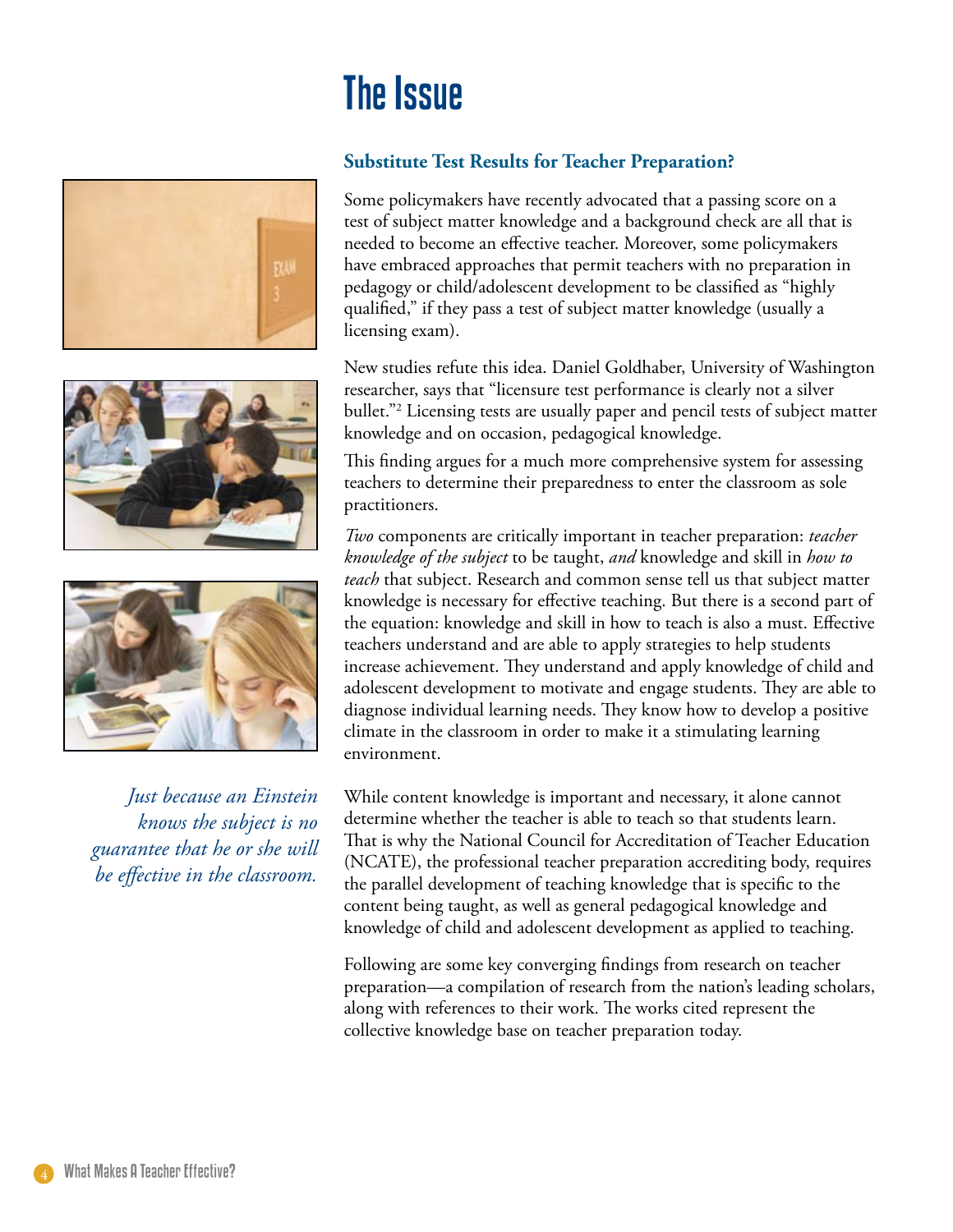## The Research Findings

**Finding 1**: **High Quality Teacher Preparation Helps Candidates Develop Essential Knowledge and Teaching Skill**

#### *THE NATIONAL ACADEMY OF EDUCATION*

The National Academy of Education, a blue-ribbon group of education scholars, asked its Committee on Teacher Education to answer the question: what do new teachers need to know and be able to do? The resulting report, *Preparing Teachers for a Changing World*, sets forth a common core of knowledge and skills that a beginning teacher should have.

Critics of education have used disagreements about standards and best practice to claim that since there was little consensus, education schools were marginal in their effectiveness. The National Academy of Education report has helped dispel that argument. With this volume, experts across the country came together across philosophical lines and reached general agreement on the foundational knowledge and the skills that new teachers need. The report includes an 85-page bibliography of research.

However, the knowledge base in all professional fields changes over time. With advances in educational research, and the rapidly changing demographics of students in America, the knowledge base in education will never be 'complete' or finished. Instead it will always be a work in progress, as it is in all other professions. Professional standards strive to incorporate research and best practice as it is known currently.

#### **The scholars of the Academy**

- conclude that "there is a base of verifiable evidence [and] **1)** knowledge"...on "effective teaching" and outline it in their report.<sup>3</sup>
- 2) recognize the need for adequate preparation in understanding and applying the knowledge base: "Practice must be based on what is known by the profession as a whole…which requires of professionals that they be aware of the current knowledge base"  $(15–16)$ .
- 3) Recognize that effective teachers—those who know the knowledge base on teaching and learning and are able to apply it—help raise student achievement: "…measuring the value added by pedagogical training …[is] a strong predictor of student achievement gains"(26).



Rachel Roth-Haverland, a high school junior from Royal Oak, Michigan said she's felt the frustration of having a teacher who knew the subject well, but just couldn't explain it to all students. She dropped out of Royal Oak's Kimball High School in January, in part because she became overwhelmed in her precalculus class. She said her math teacher tried to explain the concepts…but just couldn't connect with her. "I felt like he was trying to explain Latin," Roth-Haverland said.

*The Detroit News*, Sunday, April 16, 2006

"I felt like, ok, I did the workshops; I know science; and I care about these kids. I had the motivation, but I didn't have the skill.... I just didn't have the tools, and I didn't even know I needed them before I went in [to the classroom].... I wasn't equipped to deal with it."

Recruit to short-term induction program who later went to medical school. In Darling-Hammond, *Powerful Teacher Education*. San Francisco: John Wiley & Sons. 30.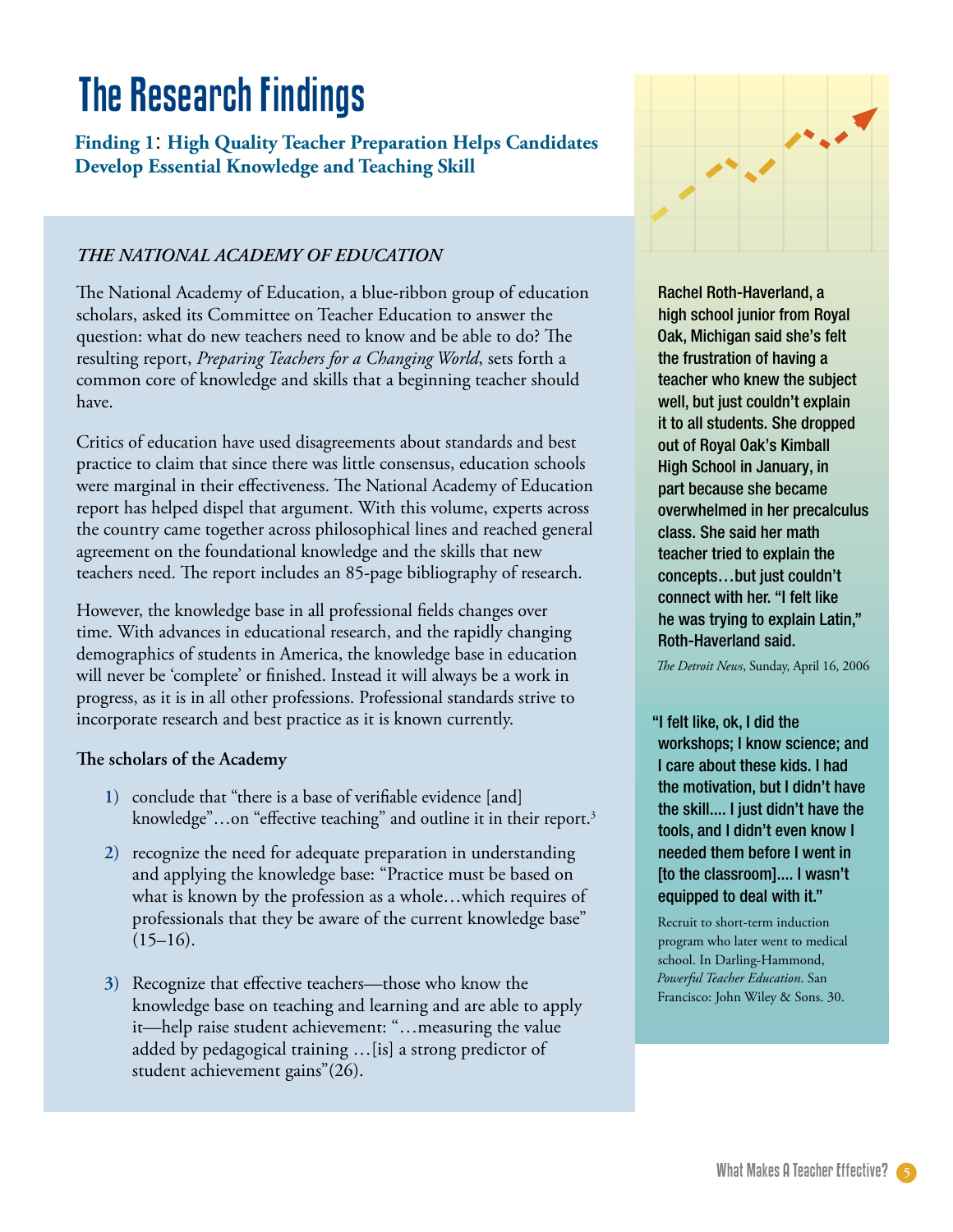4) recognize that content knowledge alone does not adequately prepare teachers for the challenges they will face in today's classrooms, where "teachers need to be prepared for learning differences and disabilities that are prevalent" (36).

#### *Alignment with National Professional Standards*

An analysis of the common core of knowledge in the research report finds compatibility and correlation with NCATE standards, which are used by over 700 schools of education, producing two-thirds of the nation's new teachers each year.

#### *THE AMERICAN EDUCATIONAL RESEARCH ASSOCIATION*



An American Educational Research Association Panel of nationally recognized scholars analyzed the empirical evidence relevant to practices and policies in preservice teacher education in the U.S. Findings specific to education programs that produce successful teachers include:

- collaborative arrangements between university programs and **1)** local school districts—known as *professional development schools*  (PDSs)—have a positive impact on K–12 students in measurable ways such as increases in standardized test scores.<sup>4</sup>
- planned, guided and sustained interactions with pupils within **)** early field and student teaching settings is important (316).
- 3) seven of eight studies reviewed found positive correlations between licensure and student achievement, especially in mathematics education. AERA's conclusion is that the available evidence favors licensure in the field gained by university-based teacher preparation, as an indicator of effective teaching and student achievement (614).

The Panel noted that "research on teacher education has made progress in terms of quantity and quality over the past 30 years, but more progress is imperative"(336). The Panel notes that more research is needed in every area of teacher preparation. Few empirical studies met the Panel's criteria for inclusion in its review of research on pedagogical approaches (426). The Panel cited lack of funding for complex studies as an impediment to answering some of the research questions it sought to answer (336).

#### *Review of Research on Professional Development School (PDS) Outcomes*

AERA's finding on PDSs corroborates a review of research conducted by Lee Teitel on the effectiveness of PDSs. A growing body of research reveals increases in P–12 student achievement and positive outcomes for educators in PDSs.<sup>5</sup>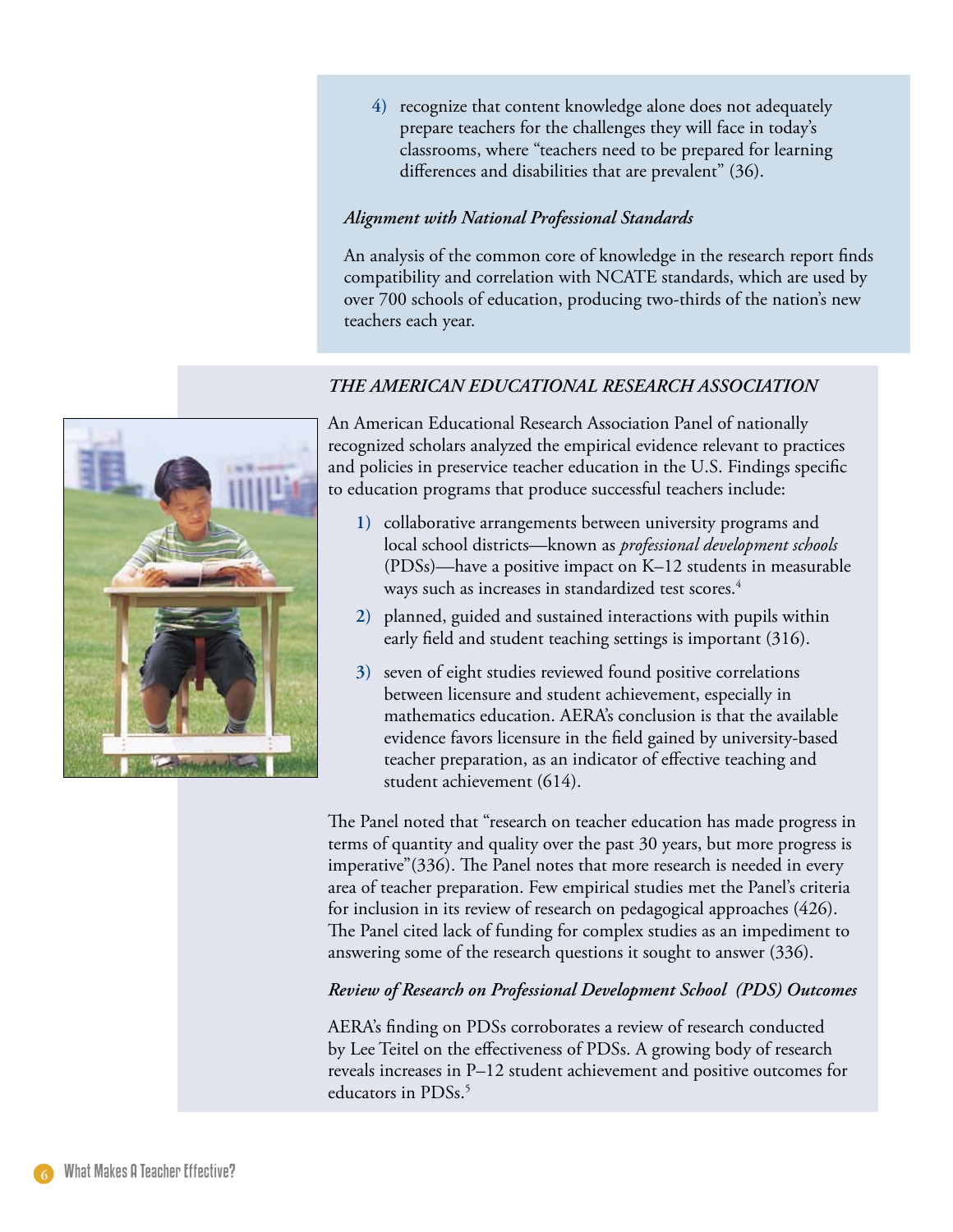

#### *NATIONAL RESEARCH COUNCIL*

The National Research Council's Division of Behavioral and Social Sciences and Education has published several in-depth research reports which point to the necessity for adequate teacher preparation. The summaries reinforce each other. Effective teaching requires teachers with a deep knowledge of the subject, an understanding of how people learn, and an ability to use principles of learning and teaching to stimulate student learning and achievement.

A video of Harvard graduates answering incorrectly when asked the scientific basis for the changing of the seasons illustrates how students' mistaken ideas may persist even after teaching occurs. "For example, students at a variety of ages [including Harvard graduates] persist in the belief that seasons are caused by the earth's distance from the sun rather than by the tilt of the earth….Effective teaching elicits pre-existing understandings of the subject matter."6

Only then can teachers address misconceptions. This process takes work, expertise, and knowledge of the teaching/learning process.

#### *CENTER FOR THE STUDY OF TEACHING AND POLICY*

This report, commissioned by the U.S. Department of

Education, summarizes what research says about five key issues in teacher preparation: subject matter preparation, pedagogical preparation, clinical training, pre-service teacher education policies, and alternative certification. The report analyzed fifty-seven studies that met specific research criteria and were published in peer-reviewed journals.

On subject matter, research shows a positive connection between teachers' preparation in subject matter and their performance in the classroom. The report also says that the way subject matter is taught for those entering teaching may need to be restructured to give them a better understanding of concepts. The report concludes "the solution is more complicated than simply requiring a major or more subject matter courses." The example of mathematics is used.7

Regarding the 'how to teach,' or pedagogical preparation, subject specific methods courses in education have a positive impact (2). The report concludes "the pedagogical aspects of teacher preparation matter, both for their effects on teaching practice and for their ultimate impact on student achievement"(2). In terms of clinical practice, the report notes that "in field experiences with focused, well-structured activities, significant learning can occur"(3).

#### *EDUCATION COMMISSION OF THE STATES*

In 2003, ECS published a report on teacher preparation. Its panel reviewed 92 studies out of 500 which were considered for inclusion. ECS concluded that though knowledge of how to teach particular subjects is important, content knowledge alone "does not necessarily develop understanding of how…concepts related to that subject are best learned."8 Nonetheless, the report questions the utility of pre-service preparation.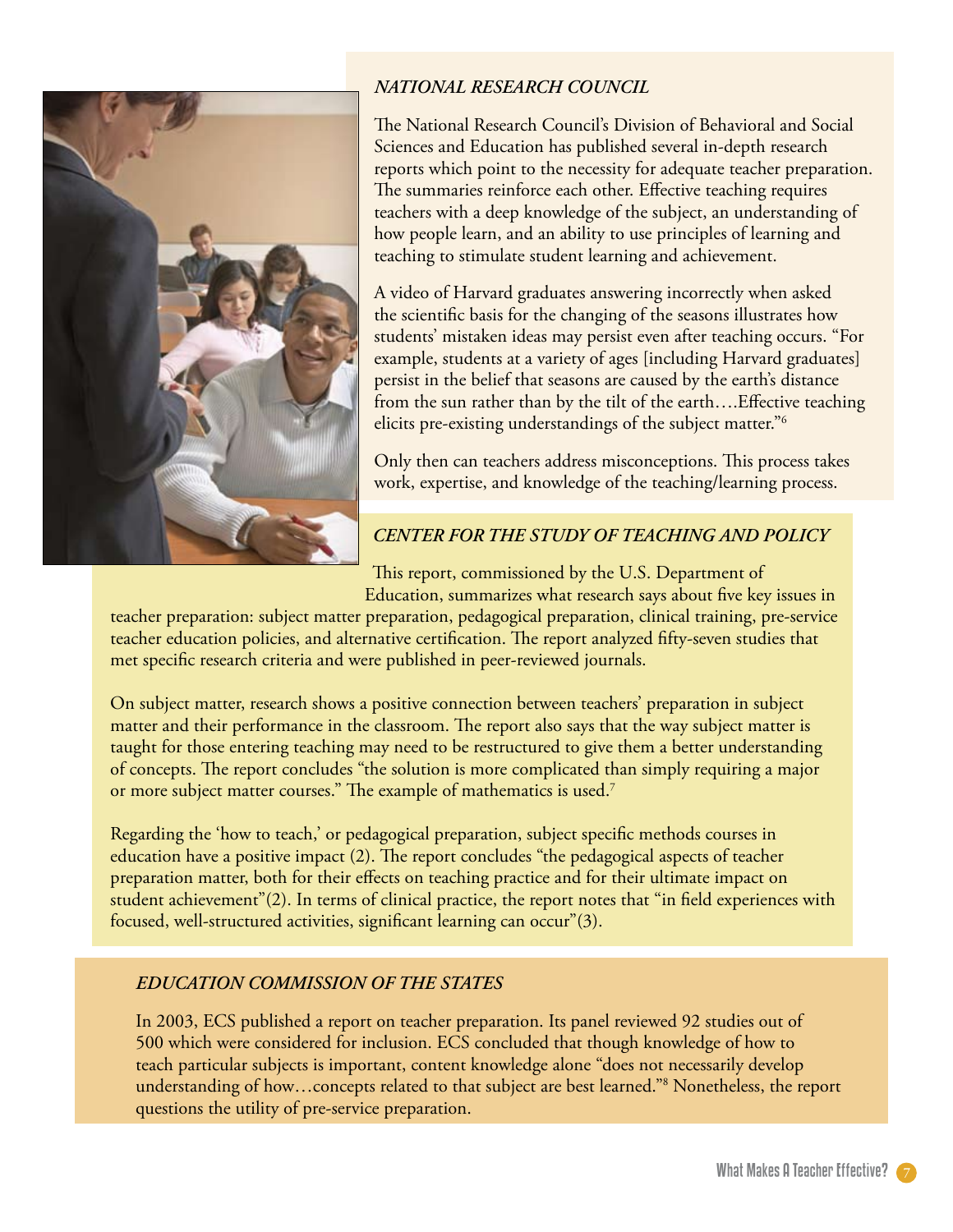



#### **Finding 2: Teacher Preparation Increases Beginning Teacher Retention**

Well prepared graduates are more likely to remain in teaching and contribute to the development of a strong professional learning community in the schools they serve. Ingersoll finds that when teachers are prepared according to six key elements, attrition of first year teachers is cut in half.<sup>9</sup> The rates of beginning teacher attrition are almost half the level found in beginning teachers who have not had this kind of preparation.

Ingersoll's findings reinforce an earlier study by Shen. Shen examined attrition rates among 1,702 teachers who had graduated from college within five years, and found that 34 percent of the sample had left teaching. In comparing teachers with pedagogical training and those without it, he found that teachers with no training were more than three times as likely to leave teaching during any given year. Those who completed student teaching, acquired certification, and participated in induction were 111 percent more likely to stay in teaching than those who had no training. $10$ 

In addition, reinforcing both Ingersoll and Shen's findings, Boe et al. analyzed data from the *Schools and Staffing Survey* and found that teachers with full certification (including preparation in content and pedagogy) were less likely to leave teaching than those who were only partially certified.11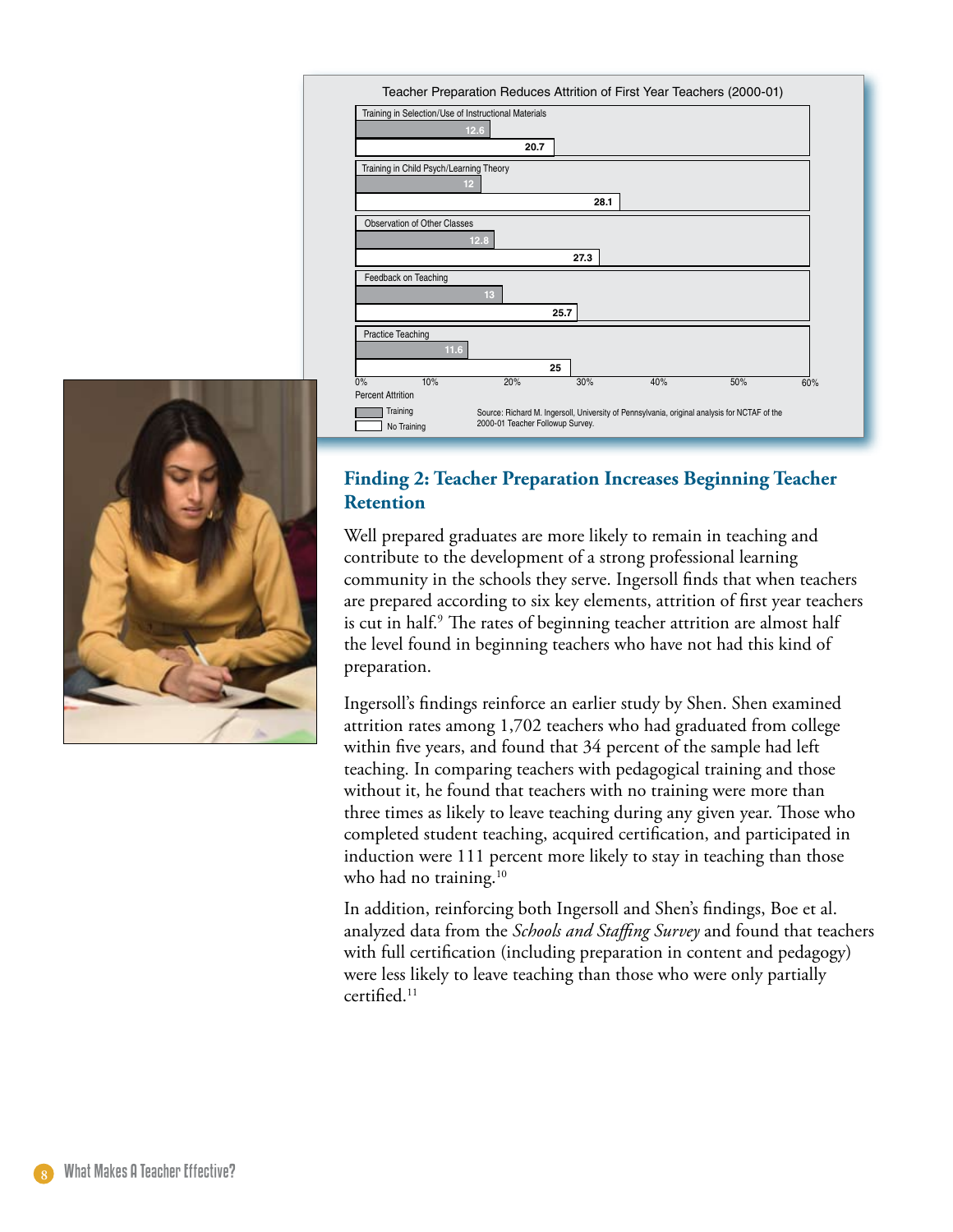#### **Finding 3: High Quality Teacher Preparation Makes a Difference in Student Achievement**

#### *Research related to teacher preparation and individual student achievement*

Studies on unprepared and underprepared teachers versus fully prepared teachers consistently show that the students of teachers who are prepared show stronger learning gains.

Goldhaber analyzed ten years of student test scores linked to individual classrooms and teachers. He examined over 700,000 student records in grades 4–6, and the licensing records for almost 24,000 teachers.



Goldhaber found that teacher education makes a difference. He concludes that "students of teachers who graduate from a North Carolina-approved training program outperform those whose teachers do not" [i.e., those who get a degree from an alternative state program or a program from outside the state]. <sup>12</sup> The effect is significant though not large. It does mean that schools of education in North Carolina are effective. A distinguishing characteristic of North Carolina institutions is a 1980s state requirement that all be NCATE accredited; only two states have had such a longstanding requirement.

Studies on underprepared teachers working with at-risk students vividly demonstrate how we are failing our most vulnerable students. Researchers, after randomly assigning students in 17 high-poverty schools to a Teach



for America (TFA) teacher or a non-TFA teacher, administered a standardized test. They then compared the performance of the students of TFA and non-TFA teachers.<sup>13</sup> Although initially claims were made that TFA teachers were more effective than the other novice teachers, an analysis by the Center for Teaching Quality

(formerly the Southeast Center for Teaching Quality) reached a different conclusion. The Center demonstrated that the results showed that neither TFA nor the other novice teachers in the control group were able to substantially or significantly increase student achievement. The Center also brought to light that the novice control group teachers actually had *less* teacher preparation than their TFA counterparts in the study (all TFA teachers had at least four weeks of student teaching, but over half the novice control group teachers had no student teaching experience at all).<sup>14</sup>

The Center for Teaching Quality noted in its analysis: "the findings illustrate the failed teaching policies that plague our nation's urban schools." The student achievement of both TFA teachers and the control group was "abysmal." For example, the achievement scores in reading for the students in the sample went from the 13<sup>th</sup> to the  $14<sup>th</sup>$  percentile for the control group and increased at the same rate (from the  $14<sup>th</sup>$  percentile to the  $15<sup>th</sup>$ percentile) for TFA teachers. Thus only 15 percent of the students were reading at an acceptable level. The percentage was about the same in math—both unacceptable teaching outcomes, and *both groups of students were taught by individuals not adequately prepared*.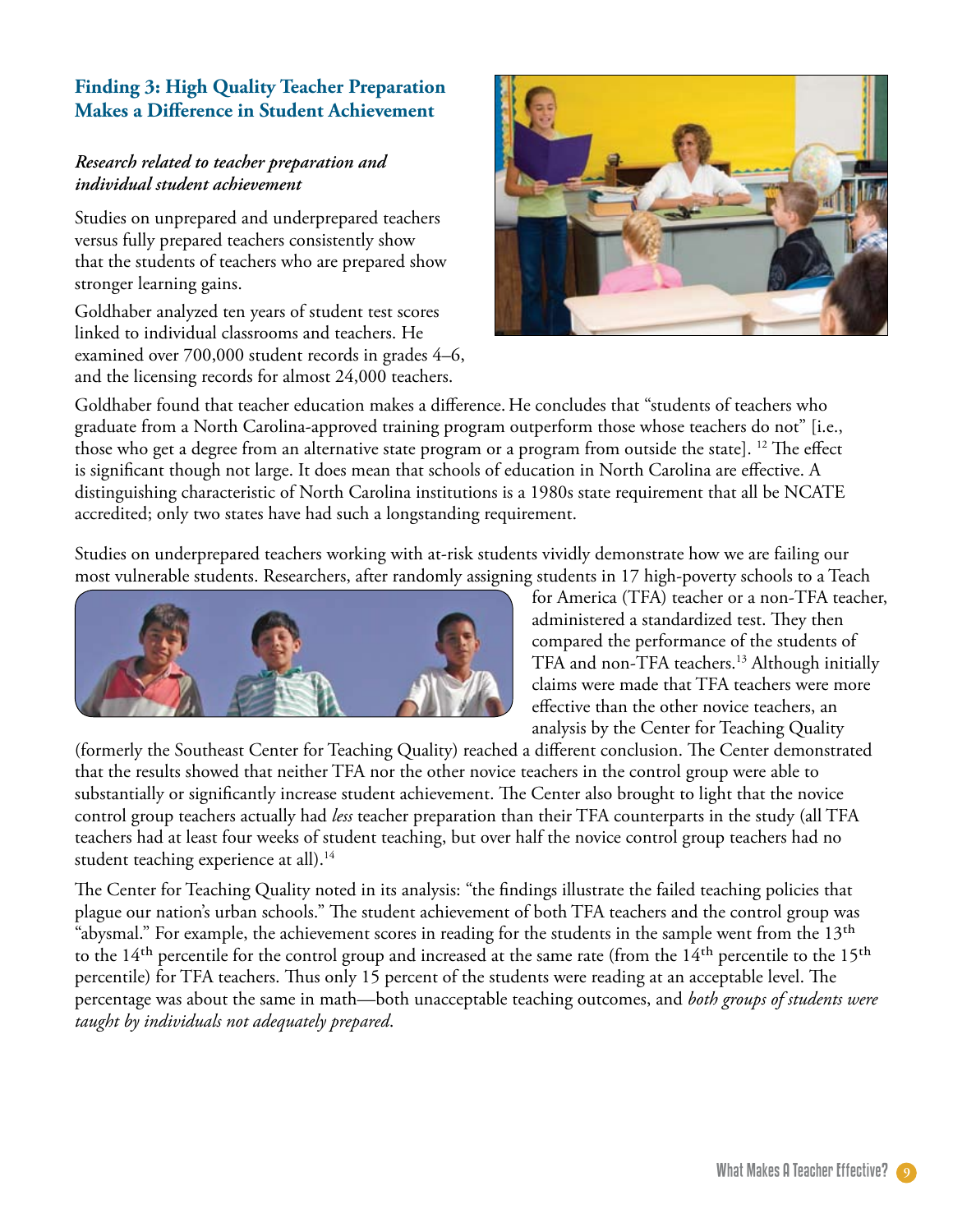## Unprepared teachers often end up blaming the students for their own lack of skills. in the second second to the second second terms.

n.  $\mathcal{C}$ 

"I knew if I wanted to go on teaching there was no way I could do it without training. I found myself blaming my kids because the class was crazy and out of control, blaming the parents as though they didn't care about their kids. Even after only three-fourths of a semester [in a teacher preparation program] I have learned so much that would have helped me then."

A recruit who later entered a California teacher preparation program

Darling-Hammond, (2005), "Powerful Teacher Education"(14).



#### *Research related to Teacher Preparation and Student Performance at the School Level*

School-level studies have found significant relationships between the percentage of teachers on emergency permits and student scores on state exams. A few are mentioned here, but many studies support these findings.<sup>15</sup>

Fetler notes, "The experience and education of mathematics teachers predicts student achievement. Schools with more experienced and more highly educated mathematics teachers tended to have higher achieving students. Schools with higher percentages of teachers on emergency permits tended to have lower achieving students."16

Goe had similar findings. "Generally, the more emergency permit teachers there are in a school, the lower the school's achievement. This phenomenon is examined in the context of other contributors to student achievement, such as socio-economic status and school size….Researchers and policymakers can now clearly connect student achievement (at the school level) with a number of other variables, including the percentage of underqualified teachers. Seeing these connections...can be shocking."<sup>17</sup>

In a study of fully versus alternatively prepared teachers in New York City, fully prepared teachers outperformed those who were alternatively prepared in the first years of teaching. The students of alternatively prepared teachers showed smaller initial student gains in math and English language arts than the gains of students who had fully prepared teachers.18 Differences between students of fully prepared and alternatively prepared teachers diminished as the teacher cohorts matured. This is not coincidental; the alternatively prepared teachers in New York City are required to gain master's degrees to gain professional knowledge about teaching and learning, and complete the same licensure requirements as those teachers who were fully prepared upon entry.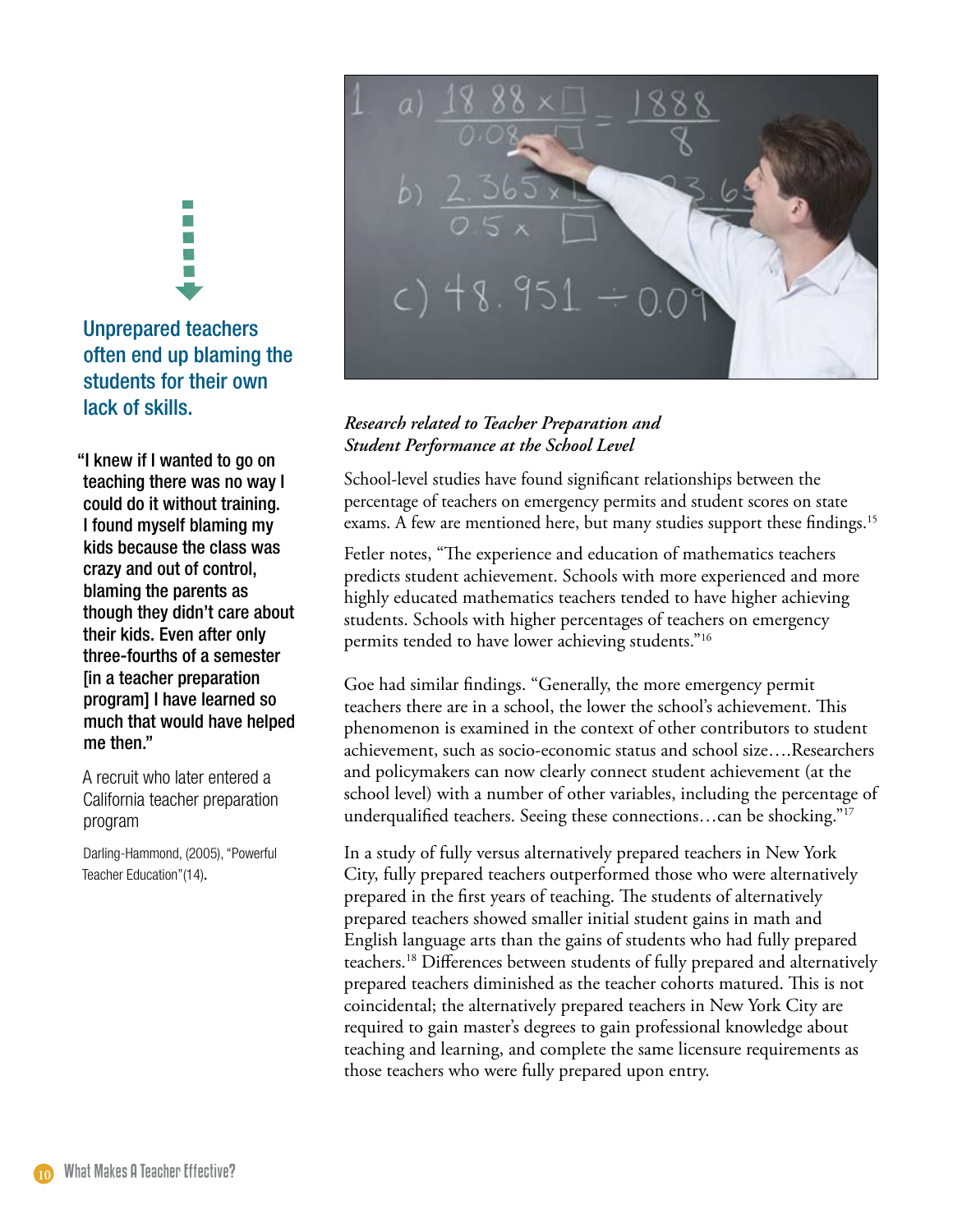*The experience and education of mathematics teachers predicts student achievement. Schools with more experienced and more highly educated mathematics teachers tended to have higher achieving students.* 

In a study on mathematics teaching, Goldhaber concluded that the effects of teacher licensure on student achievement is greater than that of a content major in the field, suggesting that what licensed teachers learn in methods/education coursework/practice adds to their abilities in the classroom. "We find [that] students of teachers who are either not certified in their subject…or hold a private school certification do less well than students whose teachers hold a…certification in math."19

Likewise, using data for more than 2,800 students, David Monk found not only that content preparation was positively related to student achievement in math and science, but courses in methods of teaching math and science also shared the same positive relationship to student

achievement. In mathematics, additional teaching methods courses had "more powerful effects" than additional preparation in the content area. Monk concludes "it would appear that a good grasp of one's subject area is a necessary but not a sufficient condition for effective teaching."20

#### *Research Related to Teacher Preparation and Student Performance at the District and State Levels*

A district level study shows that fully licensed teachers consistently produce significantly stronger student achievement gains than do unlicensed teachers. The study found that Teach for America recruits negatively affect student achievement

relative to licensed teachers, and perform about as well as other unprepared teachers.21 TFA recruits who became licensed did about as well as other licensed teachers in supporting student achievement gains, indicating that effectiveness depends substantially on preparation for teaching.<sup>22</sup> However, the vast majority of TFA recruits in the study had left teaching by their third year, just as they became more effective.

Examining state policies that potentially improve teacher preparation, Darling-Hammond also found that measures of teacher preparation and certification are by far the strongest correlates of student achievement in reading and mathematics, both before and after controlling for student poverty and language status.<sup>23</sup> The analysis suggests that policies adopted by state regarding teacher education…may make an important difference for teaching and learning in the state (1).





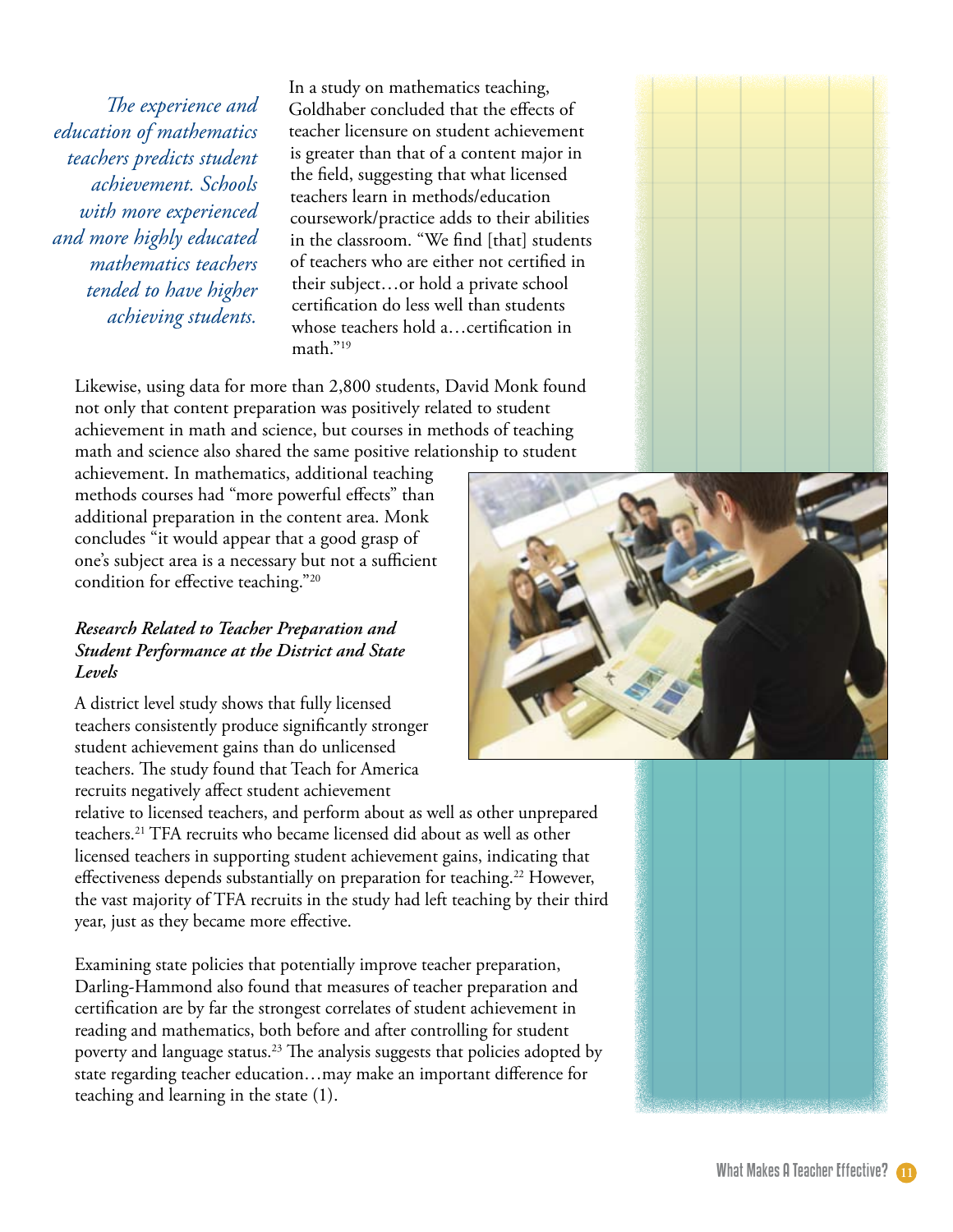

#### **Finding 4**: **High Standards for Teacher Preparation in Leading Industrialized Nations Lead to High Student Achievement**

International surveys of student achievement have sparked interest in the educational systems of other countries, since their students often outperform students in America. In 2002, the Council for Basic Education undertook a comparative analysis of teacher preparation, induction, roles, and rewards in nine industrialized nations including the U.S.

All of the countries surveyed require formal undergraduate or graduate training in content and pedagogical knowledge, and all require student teaching/practicum experiences prior to licensing. Several of the other countries have significantly more rigorous requirements than the U.S.

The report concludes, "the emphasis [in other countries] remains on teacher training and support. Teachers are required to know more and to be well qualified. In turn, "this emphasis may be a reason for stronger student achievement and less public concern with teacher effectiveness" (23).

### Teacher Preparation in Other Leading Industrialized Nations

*Other industrialized nations see the benefit of rigorous pre-service preparation programs.*



FRANCE



Three years of study in the discipline to be taught, followed by two-year subject area (content-pedagogy) study at a teacher training institution. New teachers are paired for two years with a senior teacher.<sup>24</sup>

A major in two or more subject areas plus pedagogy for secondary teaching; a major in one subject area plus pedagogy for elementary. New teachers must complete two years of student teaching and complete a second examination on teaching ability and classroom performance. New teachers have a reduced class schedule, participate in observation and assisted teaching opportunities, and receive regular professional development  $(9-11)$ .



JAPAN

A compulsory year-long induction program after preparation. Induction includes school-based mentoring for a minimum of 90 days, lectures and practical training sessions for at least 30 days, and a nine-day retreat at regional professional development centers (8).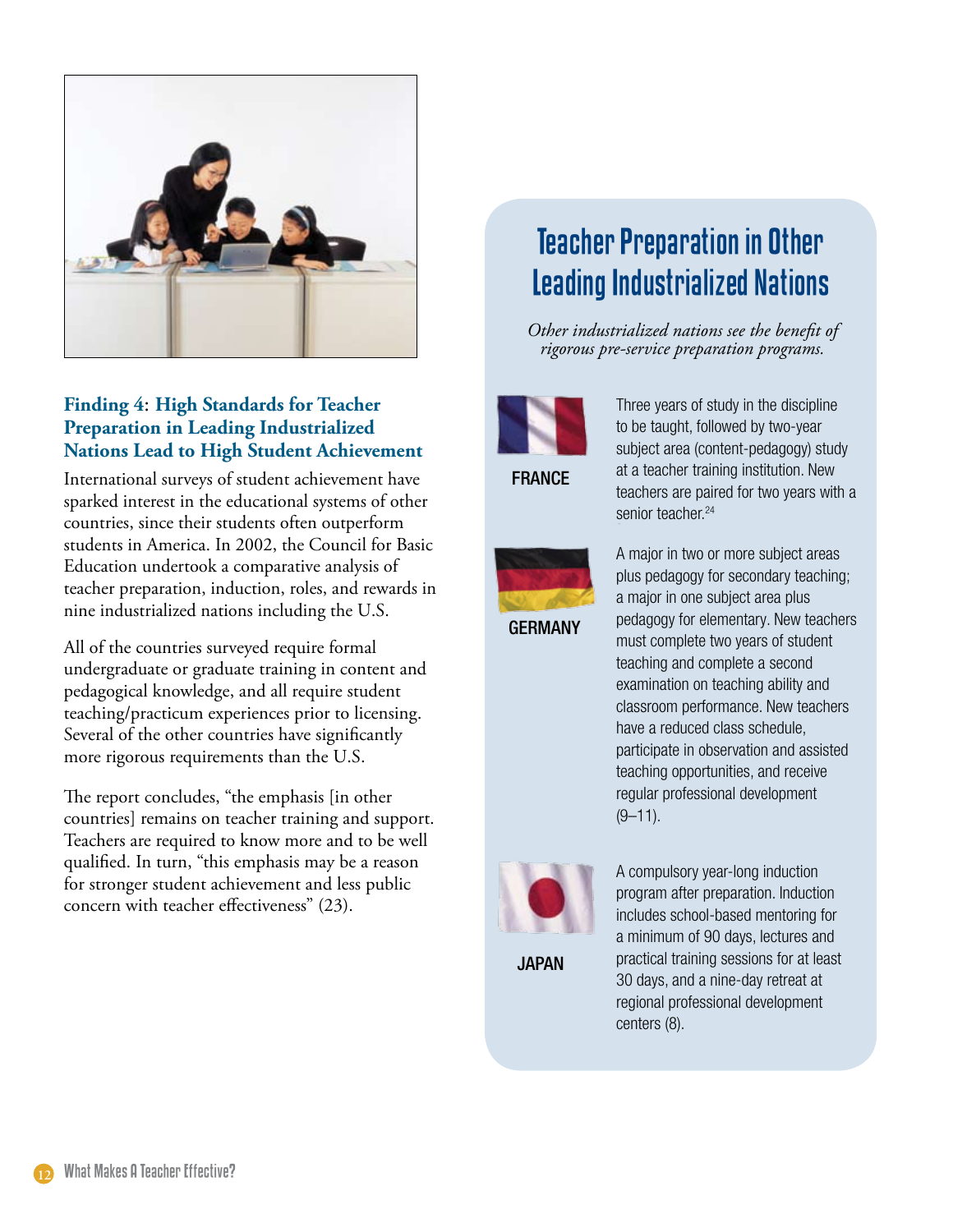

#### **Finding 5: NCATE Makes A Difference in Teacher Preparation**

NCATE is the profession's mechanism for supporting high quality teacher preparation. It is the teaching profession's largest collective organization, sustained by more than 30 member organizations that represent millions of Americans.

Professional accreditation standards embody the consensus of the field on what is important in teacher preparation today. NCATE sets professional standards for P-12 educator preparation and determines which schools of education meet them. The immediate outcome is the accreditation of those schools of education which meet the standards; the ultimate outcome is qualified educators who are able to help students learn. NCATE's structure is designed to reach out to all segments of the professional education and policymaker community, and to the public as it accomplishes its mission.

#### **Impact on Teacher Candidates**

#### *ETS Study*

An ETS study of 270,000 PRAXIS II test takers indicates that graduates of NCATE accredited institutions pass ETS content examinations for teacher licensing at a higher rate (91 percent) than do graduates of unaccredited colleges or those without any preparation for teaching. ETS concludes that "attending an NCATE accredited institutions seems to increase the likelihood that candidates will meet state licensing requirements."<sup>25</sup>

#### *ECS Study and Darling-Hammond review*

The 2003 ECS study on teacher preparation noted that there was no available research on which to base a policy conclusion regarding teacher preparation

accreditation.26

However, Darling-Hammond found that the strongest predictor of the percentage of well qualified teachers (both a major and full certification) in a state is the percentage of teacher education institutions in a state that meet national accreditation standards through NCATE.27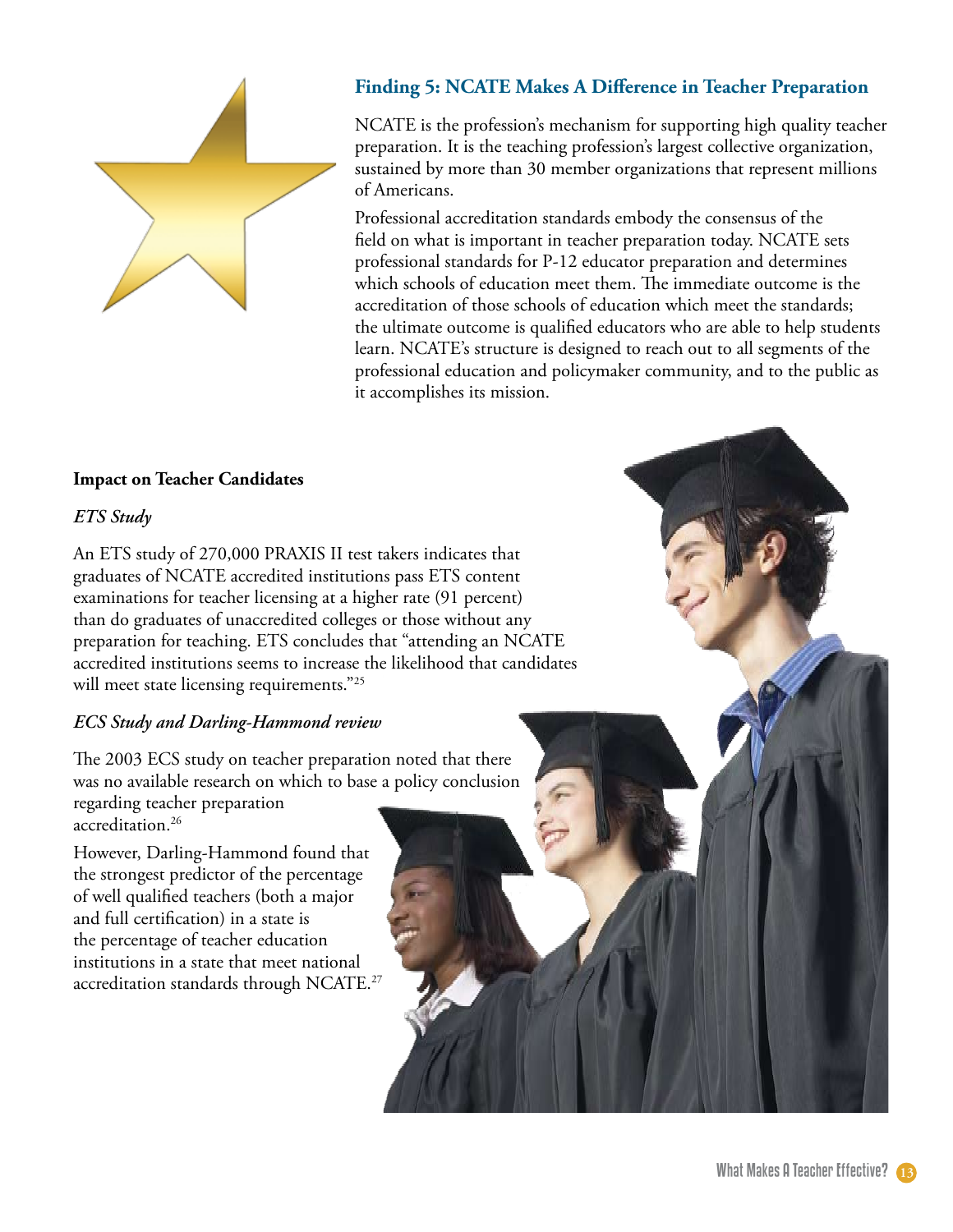

*Members of the established professions in the United States, such as medicine, nursing, engineering, physical therapy, social work, architecture and law, graduate from an accredited program of study, pass rigorous examinations, and continue to receive professional development on the job*.

#### *Center for the Study of Teaching and Policy*

This report commissioned by the U.S. Department of Education, whose findings on pedagogy are cited in Finding 1, examined four studies focused on successful policies and strategies to improve teacher education. The authors cite the findings of the ETS study and also the Darling-Hammond study on state policy evidence, noted in Finding 3. The authors note that Darling-Hammond's report "demonstrated a statistically significant correlation between the percentage of colleges in a state that were NCATE accredited and the percentage of teachers in the state who are well qualified (have full certification and a major in their field)…."28 Wilson et. al say that Darling-Hammond's study offers "provocative evidence" of the effects of professional accreditation and "suggests a direction for further research"(25).

Established professional fields in the United States rely on professional accreditation and state licensing as major quality assurance mechanisms. Accrediting bodies in other professions have not been the subject of studies, since accreditation is a requirement for licensure—it is a professional norm long ago accepted by the states. Virtually all preparation programs in the established professions undergo accreditation.

#### Williams v. California Case

**In the late 1990s, nearly 50 percent of entering teachers in California did not have a teaching credential. These teachers were hired in districts serving the neediest students. This figured prominently in a school lawsuit, Williams v. California, which charged that many students were deprived of their right to an education [due to] underqualified teachers.**

**[The] teachers asserted that they did not feel adequately prepared to teach…They had a difficult time with curriculum development…and classroom management. All...ascribed their inadequacy [to the lack of] a formal teacher education program before entering the profession. [Williams v. California, Malabed Deposition, v.2, 308:19–309:17].**

**Darling-Hammond,** *Powerful Teacher Education***. (2005). 25.**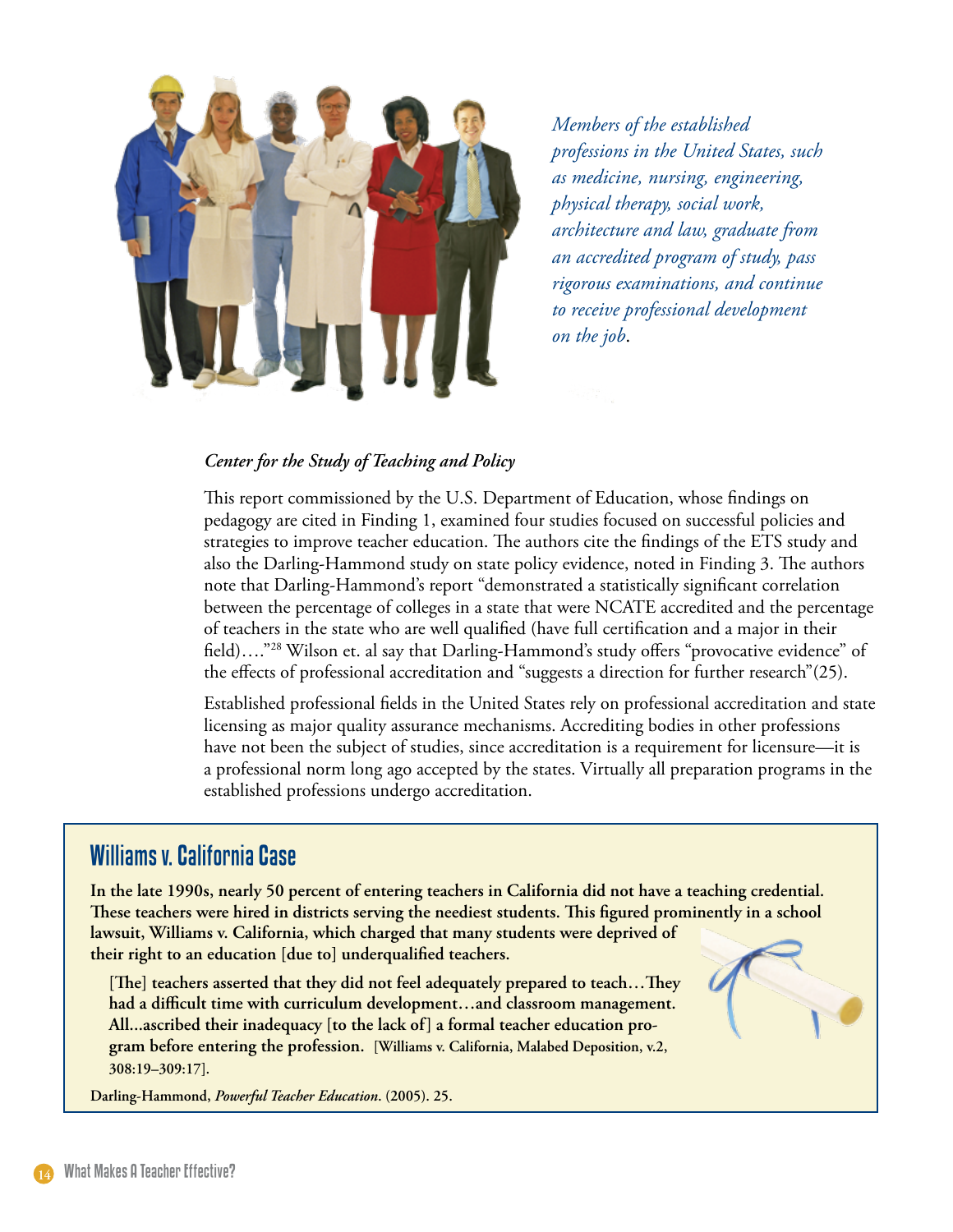"My impeccably planned morning went smoothly for a grand total of eight minutes…then chaos ensued. We entered into negotiations. Would they work for a prize? How about a ten minute break afterward?…I stood in a classroom wearing ugly, rubbersoled shoes, shouting at eleven year olds. I felt I had aged twenty years in two months.... Who ever thought this could be done by anyone, and without any training?"

Christina Asquith, former journalist for the "Philadelphia Inquirer," who taught in Philadelphia for a year.

The Emergency Teacher, Washington, D.C., West Parley Press, 2005. pp. 47; 68–70.

A study on teacher preparation accreditation per se would be confounded by state use of NCATE's standards. Most of the states have adopted or adapted NCATE's unit standards as their own state standards. Almost all states have either adopted, adapted, or aligned their program standards with NCATE's national program standards for the various teaching disciplines.

More research on assessment and pedagogical approaches are needed and NCATE could use the results to help guide its accreditation system.

#### *Summary of Practices*

Mitchell provides a systematic investigation into how NCATE accredited institutions met NCATE standards relating to (1) candidate subject matter and pedagogical knowledge and skills, and (2) the development of assessment systems. The report provides summaries of key practices and assessment techniques used by NCATE accredited schools of education to provide data on candidate knowledge and skills.<sup>29</sup>

#### *Survey of Accredited Institutions*

In 2005, Mitchell conducted a survey of deans and coordinators in the NCATE system. Seven hundred fifty eight individuals responded, for a total response rate of 66 percent.<sup>30</sup> Of those that responded:

- **95 percent** of NCATE deans and coordinators reported that their candidates benefit from attending an NCATE accredited teacher preparation institution **•**
- **93 percent** say working with the NCATE standards led to better alignment between standards, curriculum, instruction, and assessment **•**
- **83 percent** say working with the NCATE standards has improved the clinical practice component of preparation **•**
- **84 percent** say working with the NCATE standards has led to more attention to candidate knowledge/skill in helping all students learn. **•**

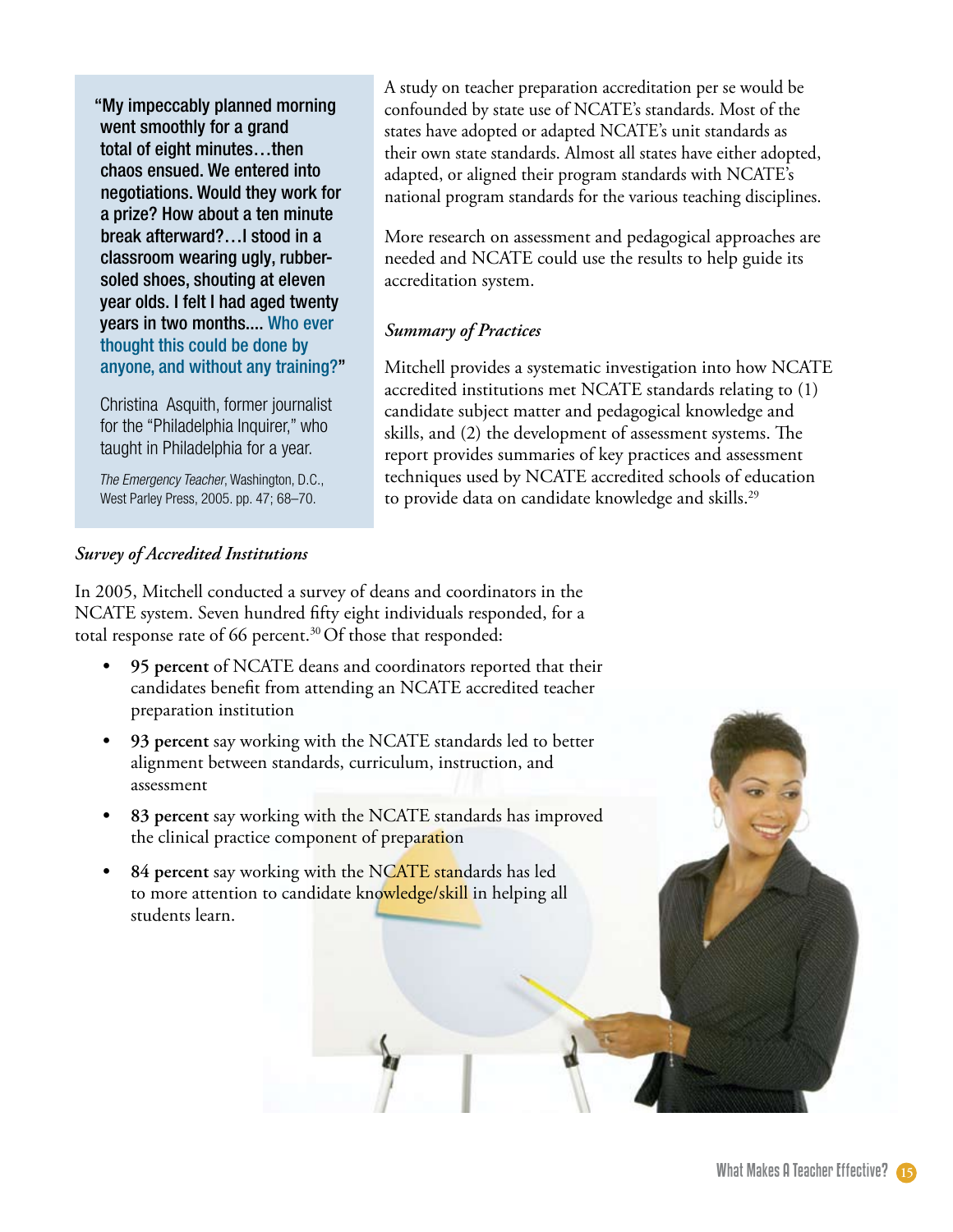## Conclusions and Policy Recommendations

*The research findings from the sources cited present solid evidence that high quality teacher preparation produces increased student achievement. Many of the works cited are exhaustive compendiums of research that span the current collective knowledge base on teaching and learning.* 

**The research and facts presented in this booklet support the following:**

- **High quality pre-service teacher preparation provides beginning 1) teachers with the knowledge and skills** needed for effective teaching in today's heterogeneous classrooms. The findings from the research are clear.
- 2) Programs that circumvent high quality pre-service teacher preparation place the beginning teachers—and the students they serve—at a disadvantage. Many unqualified beginners leave the field; those who remain and acquire professional knowledge and skills through required master's programs eventually catch up. However, in the meantime, vulnerable children suffer and the achievement gap persists.
- 3) Based on the conclusions above, high quality pre-service preparation should enjoy strong support from federal, state and local policy.
- All preparation programs—not just those being studied for research **)** purposes—should provide evidence that they prepare candidates with the foundational knowledge and skills to positively affect student learning, or they should be closed. NCATE accredited institutions must provide such evidence.
- **All pathways to teaching should undergo review according to ) national standards**. Unless there are agreed-upon standards, there is no way to determine whether candidates following alternate pathways measure up. NCATE is the teaching profession's quality assurance mechanism and is prepared to review all preparation programs.
- **Professional development schools should become the norm for )teacher induction.** Teachers, like other professionals, do not emerge from universities and colleges as fully formed professionals—but they do have a foundation of knowledge on which to base their practice. Under competent supervision, they become increasingly effective.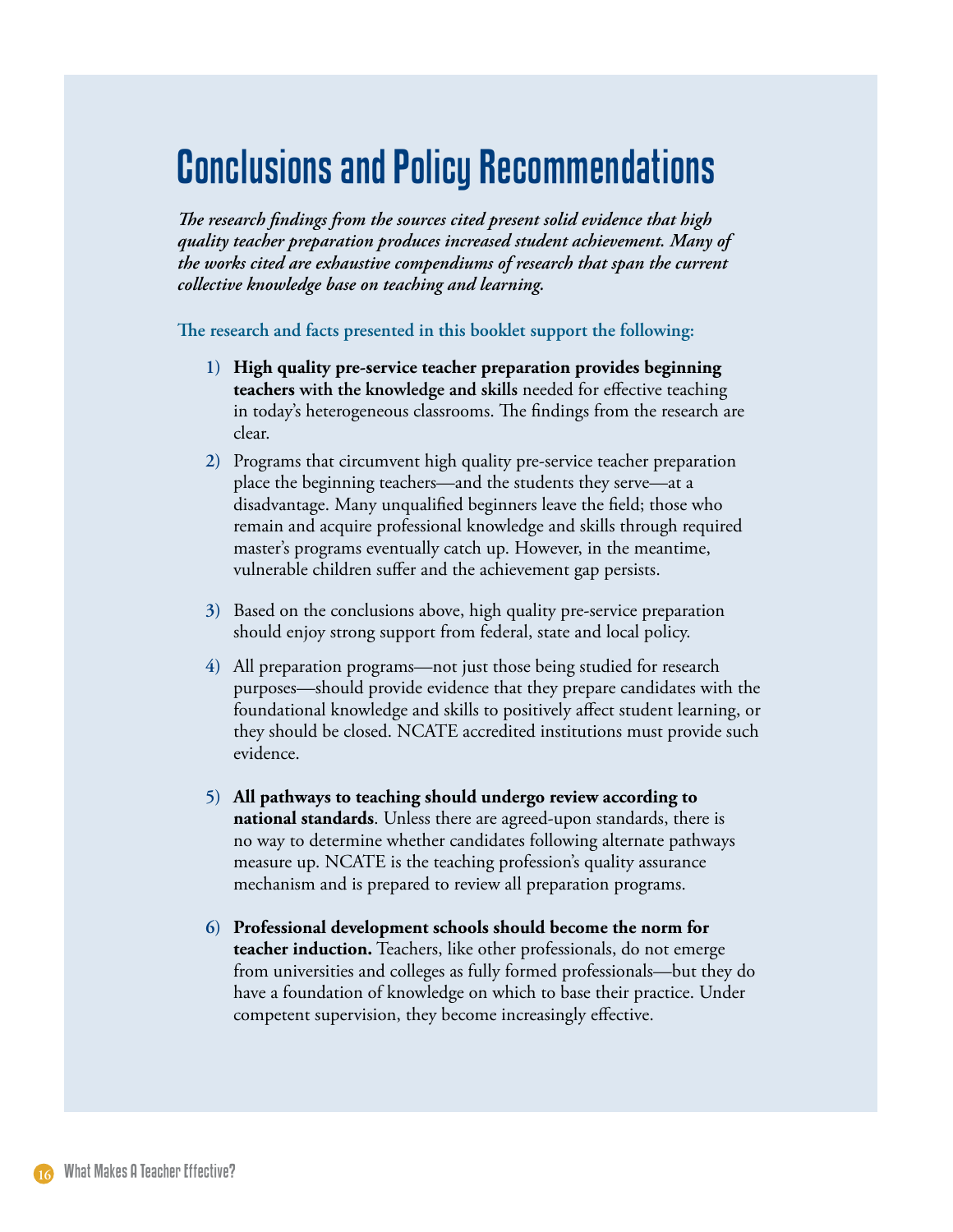- **To help solve the most egregious failure of our current system, ) many hard-to-staff schools should be re-configured as professional development schools.** Such schools should be staffed by master teachers who have a track record of successful teaching in similar settings. States and districts should coordinate approaches and form partnerships with teacher preparation programs so that many teacher candidates gain clinical experience in hard-to-staff schools. PDSs increase the ratio of adults to students in hard-to-staff classrooms in a setting that helps students and novice teachers learn.
- **More comprehensive assessments of teacher knowledge and )performance are needed** for teacher licensing. Foundations and the federal government should invest in the development of assessment instruments to strengthen state licensing.

Findings from the research on teacher preparation are consistent with educators' experience and common sense. After all, school districts hire only qualified teachers when they can. Only districts that cannot attract qualified teachers hire unqualified personnel. Much more empirical research is needed, but the research that we do have supports the idea that high quality pre-service teacher preparation is important.

All members of the established professions in the U.S. graduate from an accredited program of study, pass rigorous examinations, and continue to receive professional development on the job. Likewise, other developed nations provide for extensive teacher education prior to entry to the classroom and thereafter. America owes its children no less.

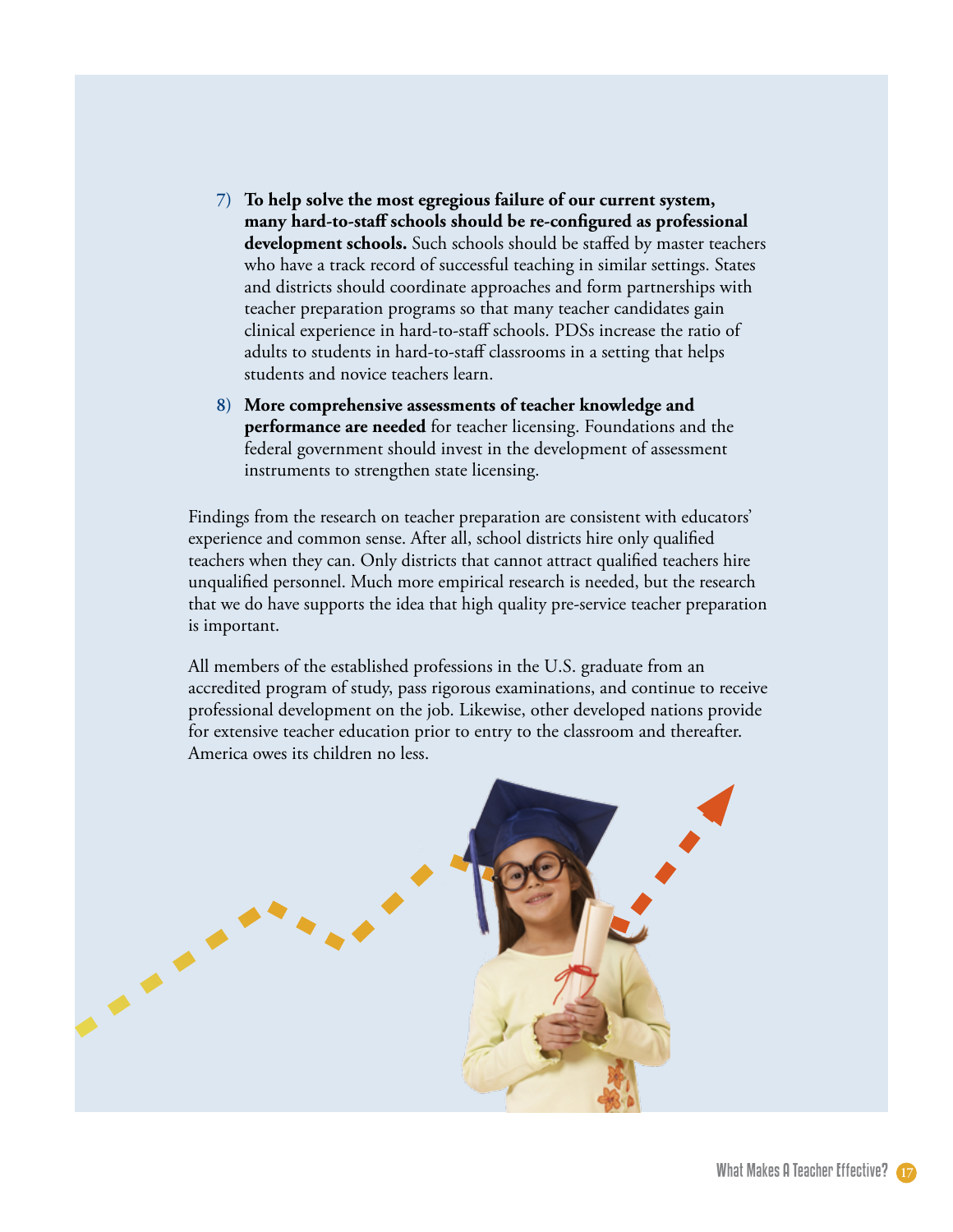## References/Resources

- Darling-Hammond, L. *Powerful Teacher Education: Lessons from Exemplary Programs*. (2006). San Francisco: John Wiley and Sons, Inc. 21. **1.**
- Goldhaber, D. E*verybody's doing it, but what does teacher testing tell us about teacher*  **.** *effectiveness?* http://www.crpe.org. Center on Reinventing Public Education. Paper presented at the AERA annual meeting April 4, 2006, 31. (pdf article on crpe.org website. Search by author or title on website).
- Darling-Hammond, L. and Bransford, J. (Eds.) (2005). *Preparing Teachers for a*  **.** *Changing World: What Teachers Should Learn and Be Able to Do.* National Academy of Education, Committee on Teacher Education. San Francisco : Jossey Bass, Inc., 12. www.josseybass.com
- Cochran-Smith, M. and Zeichner, K. M. S*tudying Teacher Education: The Report of*  **.** *the AERA Panel on Research and Teacher Education.* (2005). American Educational Research Association. Lawrence Erlbaum Associates, Inc., 329. www.erlbaum.com
- Teitel, L. (2004). *How Professional Development Schools Make A Difference: A Review of Research.* 2nd Ed. Revised. Washington, D.C. National Council for Accreditation of Teacher Education. www.ncate.org. Click on Publications. **.**
- 6. Schneps, M. and Sadler, P. *A Private Universe: Minds of our Own*. Harvard-Smithsonian Center for Astrophysics, as noted in Bransford, J.D., Brown, A.L., and Cocking, R. R., Eds. (2000). *How People Learn: Brain, Mind, Experience, and School.* Committee on Developments in the Science of Learning, National Research Council. Washington , D.C., National Academies Press. 15–16. www.nap.edu

#### **Additional relevant National Research Council publications:**

Donovan, M. S., and Bransford, J.D., Eds. *How Students Learn: History, Mathematics, and Science.* (2005). Committee on How People Learn, A Targeted Report for Teachers, Center for Studies on Behavior and Development, National Research Council. Washington , D.C.: National Academies Press. www.nap.edu National Research Council publications are written by Committees "selected for their special competencies and with regard for appropriate balance" How People Learn: copyright page.

*How People Learn: Bridging Research and Practice*. (1999). M. Suzanne Donovan, John D. Bransford, and James W. Pellegrino, Editors; Committee on Learning Research and Educational Practice, National Research Council, National Academies Press. www.nap.edu

Wilson, Suzanne M., Floden, Robert E., and Ferrini-Mundy, Joan. *Executive*  **.***Summary: Teacher Preparation Research: Current Knowledge, Gaps, and Recommendations*. (2001). Center for the Study of Teaching and Policy, University of Washington in collaboration with Michigan State University, 2. Prepared for the U.S. Department of Education's Office for Educational Research and Improvement. The report is available at http://depts.washington.edu/ctpmail or google the Center for the Study of Teaching and Policy. Publications are listed in alpha order.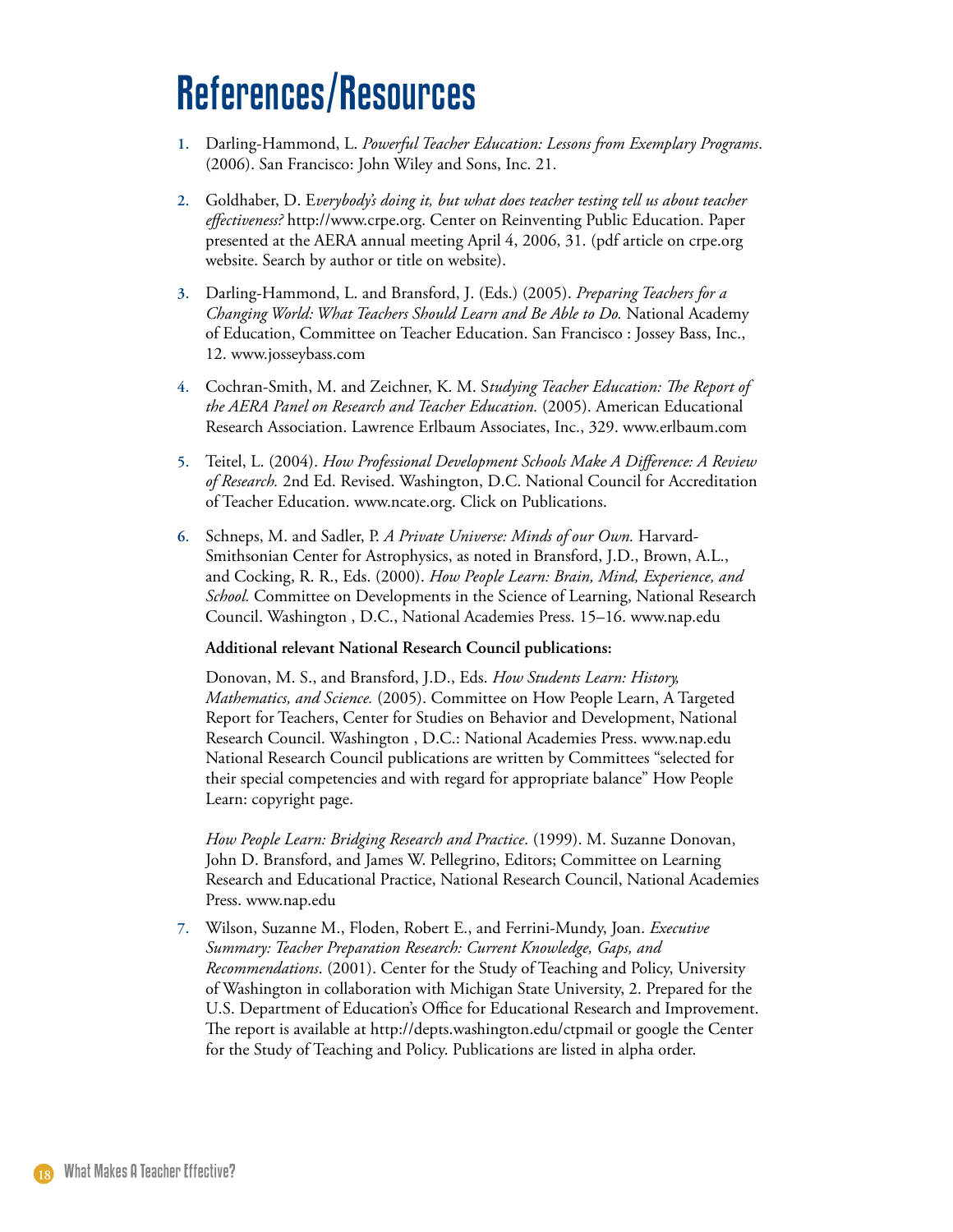- Allen, Michael. *Eight Questions on Teacher Preparation: What Does the Research Say? A*  **.** *Summary of the Findings* (2003). Education Commission of the States, 1.
- 9. Ingersoll., R. University of Pennsylvania. Original analysis for NCTAF of the 2000–01 Teacher Followup Survey. In *No Dream Denied*, January 2003. National Commission on Teaching and America's Future. 84. www.nctaf.org
- 10. Shen, J. (2003). New teachers' certification status and attrition pattern. A survival analysis using the Baccalaureate and Beyond Longitudinal Study 1993–97. Paper presented at the AERA annual meeting, Chicago.
- Boe, E.E., Bobbitt , S.A. , Cook, L.H, Whitener, S.D., & Weber, A. L. (1997). Why **11.** didst thou go? Predictors of retention, transfer, and attrition of special and general education teachers from a national perspective. *The Journal of Special Education*, 30 (4), 390–411.
- 12. Goldhaber, D. *Everyone's doing it, but what does teacher testing tell us about teacher effectiveness?* http://www.crpe.org. Center on Reinventing Public Education. Paper presented at the AERA annual meeting April 4, 2006, 31. (pdf article on crpe.org website. Search by author or title on website).
- Decker, P.T., Moyer, D. P., Glazerman, S. *Effects of Teach for America on Students:*  **1.** *Findings From a National Evaluation*. Mathematica Policy Research. (June 2004). (Click on 'Full Report' on navigation bar for complete study).
- 14. Analysis by Barnett Berry, Southeast Center for Teaching Quality (now Center for Teaching Quality). www.teachingquality.org
- 15. Darling-Hammond, L. Powerful Teacher Education: Lessons from Exemplary Programs. (2006). San Francisco: John Wiley and Sons, Inc. 21–25.
- 16. Fetler M. (1999). High school staff characteristics and mathematics test results. *Education Policy Analysis Archives*. 7(9) http://epaa.asu.edu/epaa/v7n9.HTML, 9.
- 17. Goe L. (2002). Legislating equity. The distribution of emergency permit teachers in California . *Educational Policy Analysis Archives*, 10(42), 20. Retrieved from http:// epaa.asu.edu/epaa/v10n42

See also Betts, J.R., Rueben, K.S. and Danenberg, A. (2000). *Equal resources, equal outcomes? The distribution of school resources and student achievement in California*. San Francisco, Public Policy Institute of California.

- 18. Boyd, D., Grossman, P., Lankford, H., Loeb, S., Wyckoff, J. How changes in entry requirements alter the teacher workforce and affect student achievement. In *Education Finance, and Policy* Vol. 1, Issue 2, Spring 2006. Cambridge: MIT Press., pp. 176–216.
- 19. Goldhaber, D.D., and Brewer, D. J. (2000). Does teacher certification matter? High school certification status and student achievement. *Educational Evaluation and Policy Analysis*, 22, 139. pp. 129–145.